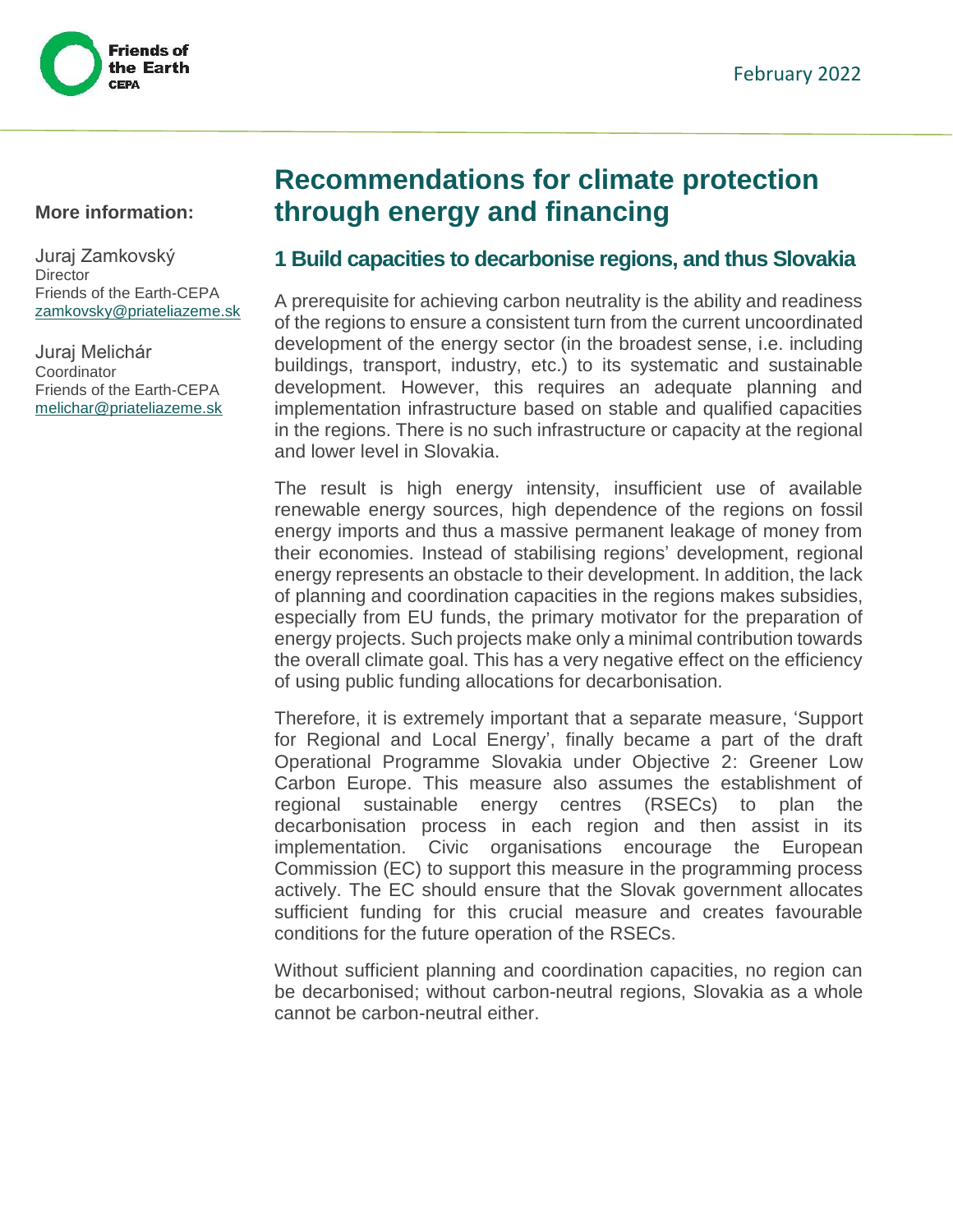## **2 Savings and renewables instead of gas boilers**

Both the draft Partnership Agreement and the draft Operational Programme Slovakia, unfortunately, include support for natural gas boilers in the framework of activities to improve air quality. Precisely, this concerns measure *2.7.8. Reducing emission of air pollutant through the replacement of coal-fired boilers in households with low-emission heating appliances, including information activities aimed at improving air quality*, with an allocation of almost EUR 30 million.

However, the Slovak Innovation and Energy Agency (SIEA) estimated the cost of heating with natural gas at EUR 1 385 per year and with wood at EUR 943 per year.<sup>1 2</sup> The fieldwork of the Consumer Protection Society<sup>3</sup> shows that socially vulnerable households secure their fuel in different ways, in some cases at a cost of around EUR 250 per year. In addition, natural gas prices increased significantly in 2021, increasing the price of electricity.<sup>4</sup> It is therefore essential to reduce energy demand by renovating buildings first. **The boiler subsidy will not address the air pollution issue, because people who have enough money to heat with natural gas have probably already been heating with it.** Moreover, around 2027, we would again need to explain why the same boilers that are supposed to protect the air need to be replaced to protect the climate. An example of a good approach to the building renovation is the upcoming scheme of the Slovak Environmental Agency – Renovate the house.<sup>5</sup> The applicant must first reduce the energy demand by at least 30 per cent to receive support for the energy source. They can then choose from among heat pumps, photovoltaic panels, solar collectors, gas condensing boilers, heat recovery, and adaptation measures. However, it would be ideal if the Slovak Environmental Agency, because of the great interest, would set higher energy savings in the future and at the same time stop supporting natural gas boilers. Based on the SIEA data, the estimated total costs of using a heat pump are lower across a 10 to 15 years period compared to those of a condensing gas boiler. The operating costs of heating with a heat pump are only EUR 809 per year and annual savings could reach approx. EUR 576. 6

## **We recommend that the ministries:**

- $\checkmark$  Assess the situation of socially vulnerable households, which most likely use a variety of inappropriate fuels;
- $\checkmark$  For measure 2.7.8. of the Operational Programme Slovakia, make grant support conditional on improving the thermal performance of buildings and extended support to renewable energy sources based on the situation identified.

NGOs support ministries by sharing field survey data, importing examples of good practice and co-organising constructive dialogue among ministries and with other experts.

 $\overline{a}$ 

<sup>1</sup> <https://www.siea.sk/bezplatne-poradenstvo/publikacie-a-prezentacie/ake-su-naklady-na-vykurovanie/>

<sup>&</sup>lt;sup>2</sup> Note: SIEA compared only operating expenses (OPEX) not, capital expenditures (CAPEX).

<sup>3</sup> <https://www.sospotrebitelov.sk/>

<sup>4</sup> <https://www.urso.gov.sk/6124-sk/burzove-ceny-elektriny-a-plynu/>

<sup>5</sup> <https://www.obnovdomov.sk/>

<sup>6</sup> <https://www.siea.sk/bezplatne-poradenstvo/publikacie-a-prezentacie/ake-su-naklady-na-vykurovanie/>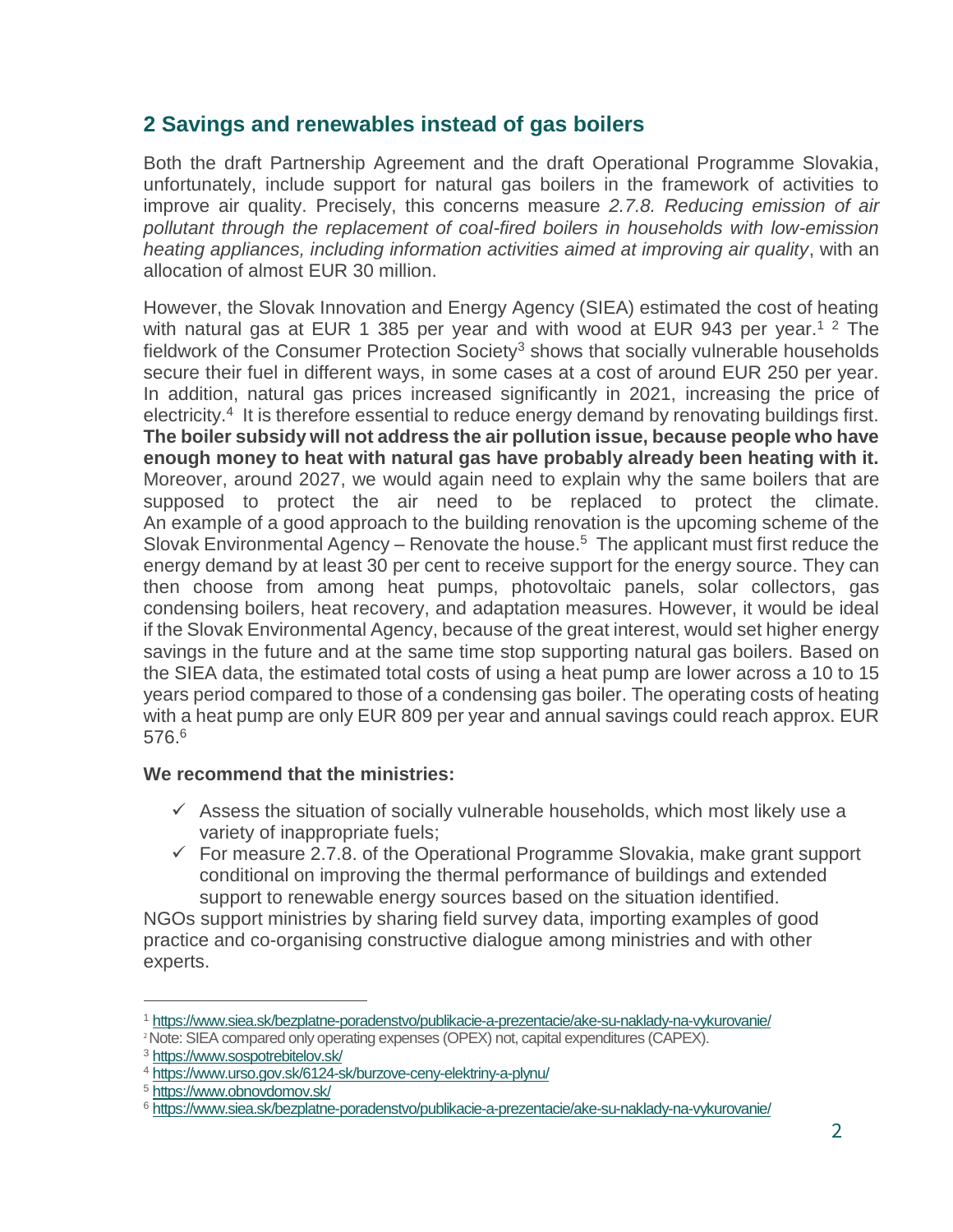## **3 Support for fourth generation district heating systems**

Current district heating systems are based on very high heat consumption in connected buildings. This means a waste of fossil fuels and biomass. This is unsustainable for consumers, the climate, and forests in the long term. Thermal power plants produce more than 5.5 per cent of Slovakia's greenhouse gas emissions.<sup>7</sup>

More than two years of work on a thermal solution for Prievidza and Nováky has shown that the only viable solution is to first optimise the energy demand of the buildings. Therefore, the greening of the heating sector cannot be planned in isolation and reduced to the modernisation of distribution systems and the replacement of one heat source with another.

In Prievidza, there is the potential for up to 52 to 62 per cent heat savings for heating of buildings connected to the central heat supply system.<sup>8</sup> By reconstructing the city's distribution systems, it is possible to reduce losses by another 11 per cent.<sup>9</sup>

**Around 2035, the city of Prievidza could consume only 46 per cent of the heat it currently uses if it implements fourth generation district heating.**



Diagram: heating the southern part of Prievidza with the fourth generation heat supply system.

#### **For support from OP Slovakia and the Modernisation Fund, we recommend relevant ministries to:**

- **Develop a long-term solution based on savings and renewable sources.**  Every heating project supported by public funding should include a decarbonisation plan with a view to 2050;
- **Address energy demand reduction first**, i.e. combine building renovation and distribution modernisation with district heating, ideally a fourth generation heat supply system;
- $\checkmark$  Increase support for more efficient and innovative systems and not support fossil gas and unsustainable biomass-based sources.

 $\overline{a}$ 

<sup>7</sup> <https://faktyoklime.sk/infografiky/emisie-sr>

<sup>8</sup> [Pre-feasibility study 4th generation district heating system in Upper Nitra region.](https://drive.google.com/file/d/1hjrhZQ9hlhHosRnK3L7047nVfFCZfocS/view) 2021

<sup>9</sup> Pre-feasibility study 4th generation [district heating system in Upper Nitra region.](https://drive.google.com/file/d/1hjrhZQ9hlhHosRnK3L7047nVfFCZfocS/view) 2021